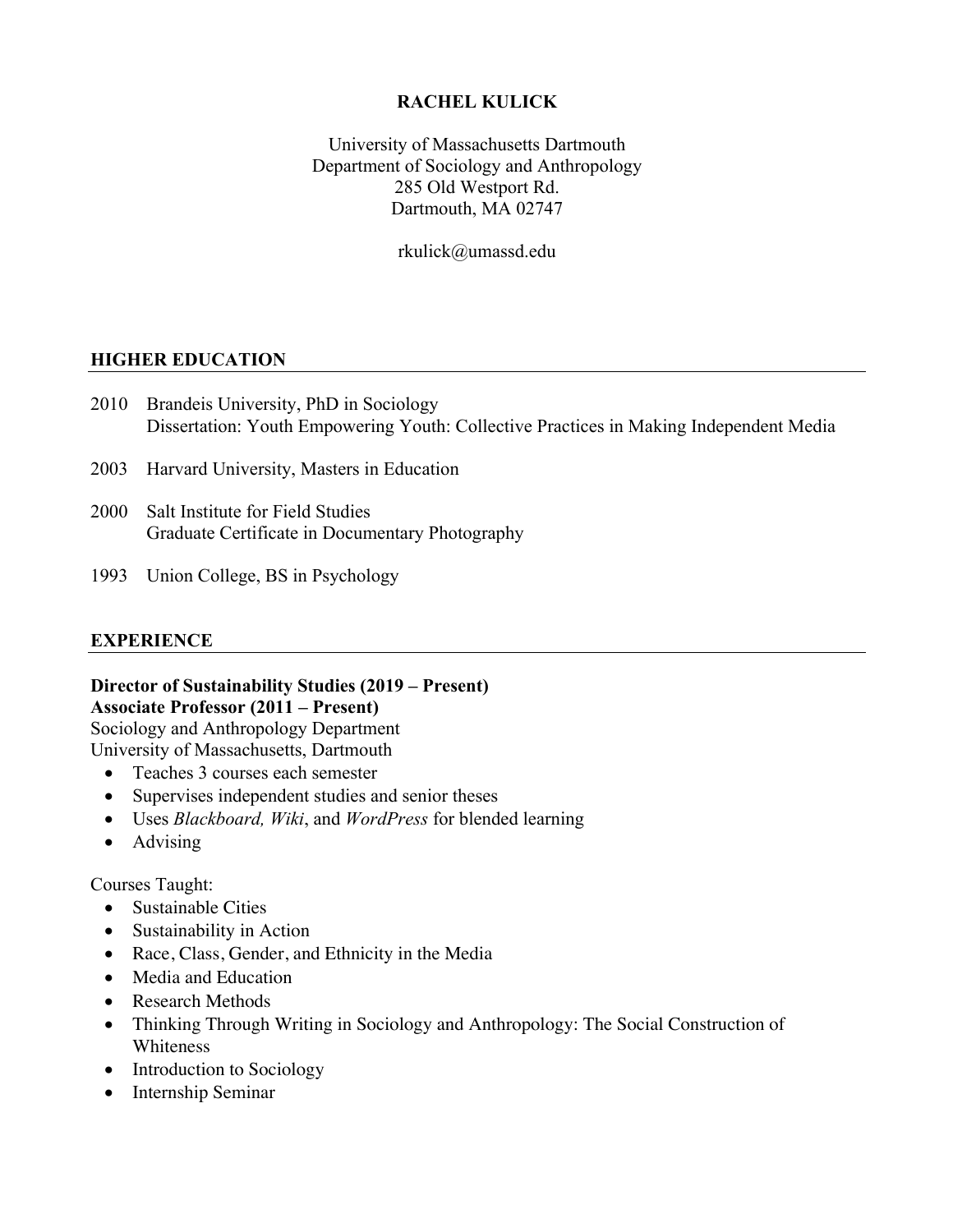**Part Time Faculty, (2010)** The New School, Eugene Lang College of Liberal Arts

**Adjunct Professor, (2009 – 2010)** Marymount Manhattan College Women's Studies English Department

## **PEER REVIEWED JOURNALS**

Rachel Kulick. 2019. More time in the kitchen, less time on the streets: the micropolitics of cultivating an ethic of care in alternative food networks, *Local Environment: An International Journal of Justice and Sustainability*, Volume 24, Issue 1:37-51

Rachel Kulick. 2014. "What do you see that I cannot? Peer Facilitations of Difference and Conflict in the Collective Production of Independent Youth Media," *Interface: A Journal for and about Social Movements* Volume 6, Issue 2:301-327

Rachel Kulick. 2014. "Making Media for Themselves: Strategic Dilemmas of Prefigurative Work in Independent Media Outlets," *Social Movement Studies* Volume 13, Issue 4:365-380

Rachel Kulick. 2014. "Participatory Action Research: A Youth Centered Approach to Planning for a Citywide Youth Media Center" *Sage Research Methods Cases*. http://srmo.sagepub.com/view/methods-case-studies-2014/n378.xml

### **BOOK CHAPTERS**

Rachel Kulick. 2013. "Learning From Each Other: Collective Practices in Making Independent Youth Media" in peer reviewed volume 16, *Youth Engagement: The Civic-Political Lives of Children and Youth*, in *Sociological Studies of Children and Youth*, edited by Sandi Nenga and Jessica Taft. Emerald Insight Publishing

Amy Bach, Isabel Castellanos, and Rachel Kulick. 2011. "Youth Channel All-City: Mapping the Media Needs and Interests of Urban Youth," in *Communications Research and Action*, edited by Philip Napoli and Minna Aslama, Fordham University Press

Shumlamit Reinharz and Rachel Kulick. 2006. "Reading Between the Lines: Feminist Content Analyses into the 2nd Millennium,"in the *Handbook of Feminist Research: Theory and Praxis*, edited by Sharlene Hesse-Biber, Sage Publications

## **OTHER REPORTS and PUBLICATIONS**

"Summary and SWOT Analysis, Bellbird Biological Corridor: Identifying Connections between Sustainable Economies, Well-Being and Conservation" Report completed for the Monteverde Institute in June 2020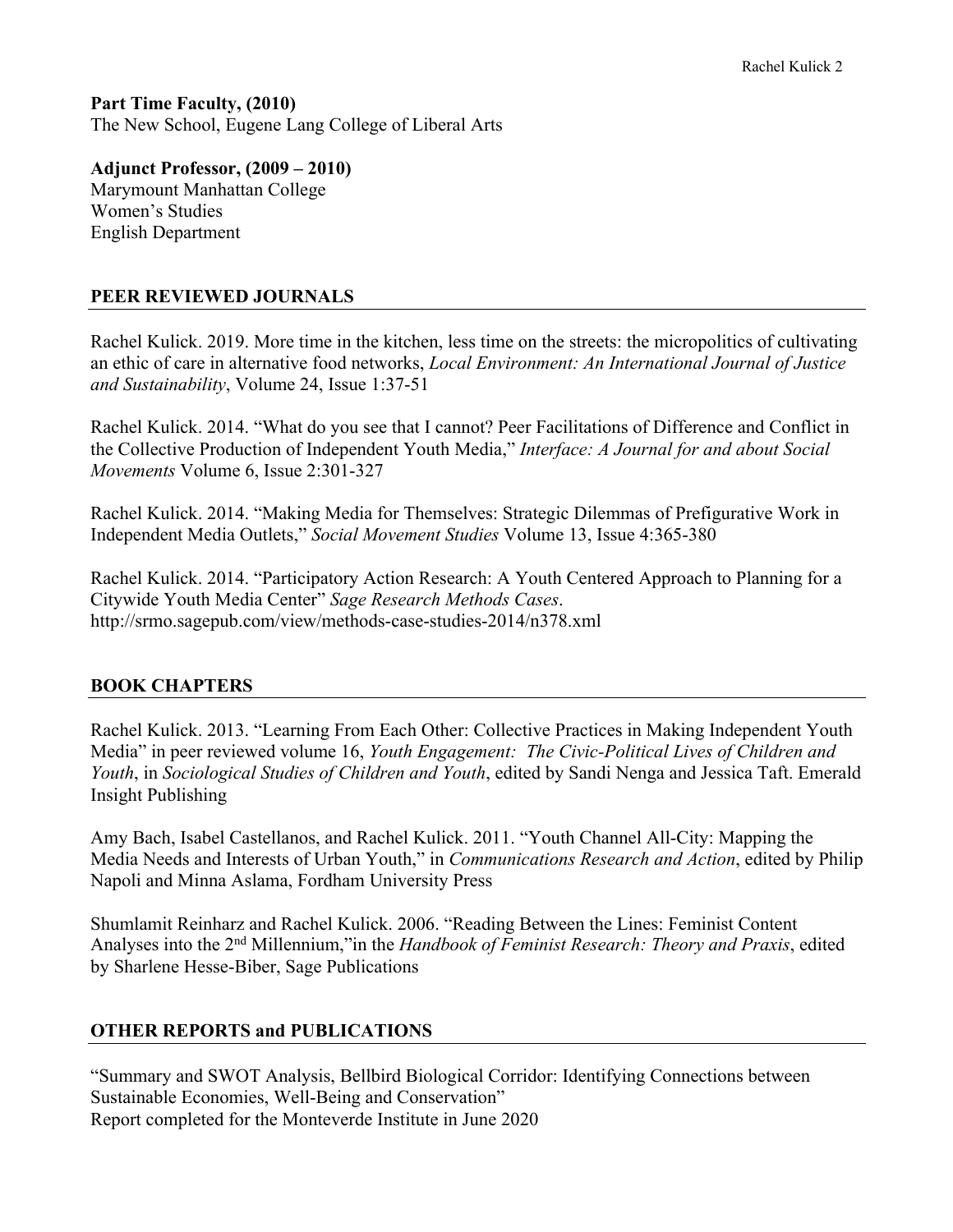"Final Report: Tobacco Policy Change Program Evaluation" A multi-authored report completed for the Robert Wood Johnson Foundation in January 2012

"Process is Powerful: Planning and Evaluation for Media Activists" A multi-authored report completed in 2009 that is available through the Center for International Media Action at: http://mediaactioncenter.org/process/

Amy Bach and Rachel Kulick. 2008. "Youth Channel All-City: Collaborative Approaches to Building a Municipal Infrastructure for Media Education, Production, and Distribution" Report completed for the Manhattan Neighborhood Network, Youth Channel, Available at: http://www.youthchannel.org/about/yc-all-city-community-needs-assessment

Rachel Kulick. 2007. "Building a Media Justice and Communication Rights Movement: Recommendations, Challenges, Needs, and Resources" Report completed for the Center for International Media Action. Available at http://www.magnet.org/sites/default/files/Media-Movement-Building.pdf

Rachel Kulick and Sharon Feiman Nemser. 2005. "Beginning the Journey from Student to Teacher" Webcase completed for the Brandeis University, Mandel Center for Studies in Jewish Education Available at: http://gallery.carnegiefoundation.org/collections/quest/collections/sites/feimannemser\_sharon/

Rachel Kulick. 2002. "Partners Acute Hospitals and Health Centers: Review of Current Procedures for Collecting Patient Race and Ethnicity Data", Partners HealthCare Quality Measurement Publication.

## **UNPUBLISHED WORK UNDER REVIEW or IN PROGRESS**

Rachel Kulick, Anicca Cox, and Fernanda Dias. Looking Forward, Reflecting Back: Dismantling Narratives of Assumed Mutuality in a Permaculture-Based Community-Engaged Food Justice Partnership. Paper will be submitted to the peer reviewed journal, *Journal of Community Practice*.

"Bellbird Biological Corridor: Cultivating Well Being, Sustainable Economies, and Conservation in Costa Rica." Paper will be submitted to the peer-reviewed journal, *Ecology and Society*

"UMass Dartmouth Grows: Educational, Ecological, and Equity Based Approaches to Community Based High School Gardens." Paper will be submitted to the peer-reviewed journal, *Local Environment*

"A Problem-Posing Experience: Intersections between Urban School-Based Community Garden Project and Multilingualism" Paper will be submitted to the peer-reviewed journal, *Urban Education*

## **AWARDS and GRANTS**

### *UMass Provost Fellowship Program* (2020)

Awarded for community engaged research project, Bellbird Biological Corridor: Cultivating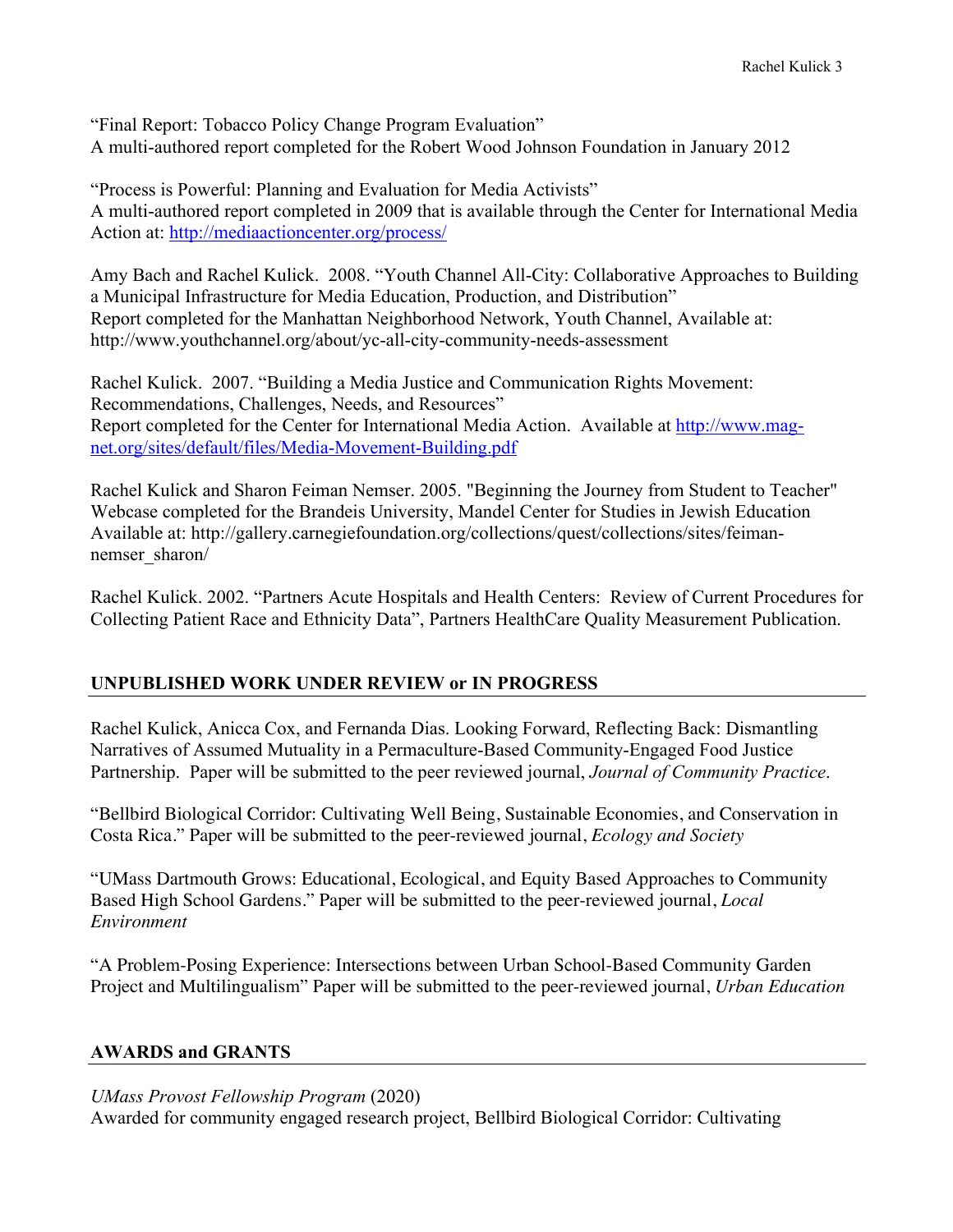Sustainable Economies, Well Being, and Conservation in Costa Rica

*UMass Community Research Innovative Scholars Program (CRISP) Fellowship* (2016-2017) Awarded \$15,000 for a community engaged research project to evaluate the development of educational materials and social structures for a high school based community garden with a focus on improving food security

*UMass President's Creative Economy Fund Award* (2015-2017) Awarded \$38,750 for a multidisciplinary, community engaged project to develop permaculture incubators/laboratories for food justice at UMass Dartmouth and in Fall River

*UMass Dartmouth Fellowship for Teaching About Meat In and Out of the Classroom* (2016-2017) Awarded to faculty to integrate the teaching of animal agriculture and meat consumption

*UMass Dartmouth College of Arts and Science Curricular Redesign Fund* (2015-2016) Awarded to a cohort of faculty in our department to strengthen the teaching of critical writing and research skills across our curriculum

### *UMass Dartmouth Green Faculty Award* (2015)

Awarded to faculty going above and beyond to include sustainable elements in coursework, research, and service to the university

*Fellowship for Contemplative Practices in the Classroom (2014-2015)* Awarded to faculty at University of Massachusetts Dartmouth with experience and/or interest in integrating contemplative practices in the classroom.

*Ernest A. Lynton Award for the Scholarship of Engagement for Early Career Faculty* (2015) Nominated by University of Massachusetts Dartmouth for faculty who demonstrated excellence in integrating community engagement into teaching, scholarship, and service

*Ernest A. Lynton Award for the Scholarship of Engagement for Early Career Faculty* (2014) 1 of 2 nominations at University of Massachusetts Dartmouth

*Implementation of Blended Learning for the Improvement of Student Learning Fellowship* (2013) Awarded for blended learning approaches in teaching Research Methods supported by the Davis Education Foundation

*Reflective Teaching Grant* (2012) Awarded to faculty at University of Massachusetts Dartmouth to integrate critical writing into courses

*Brandeis Provost Dissertation Award* (2008-09) Awarded to doctoral candidates at Brandeis University to support dissertation research

## *Spencer Dissertation Research Award* (2008-09)

Awarded to doctorate students at Brandeis University seeking to bring an educational focus to their dissertation work

*Social Science Research Council Media Research Hub Collaborative Grants Program* (2007-08)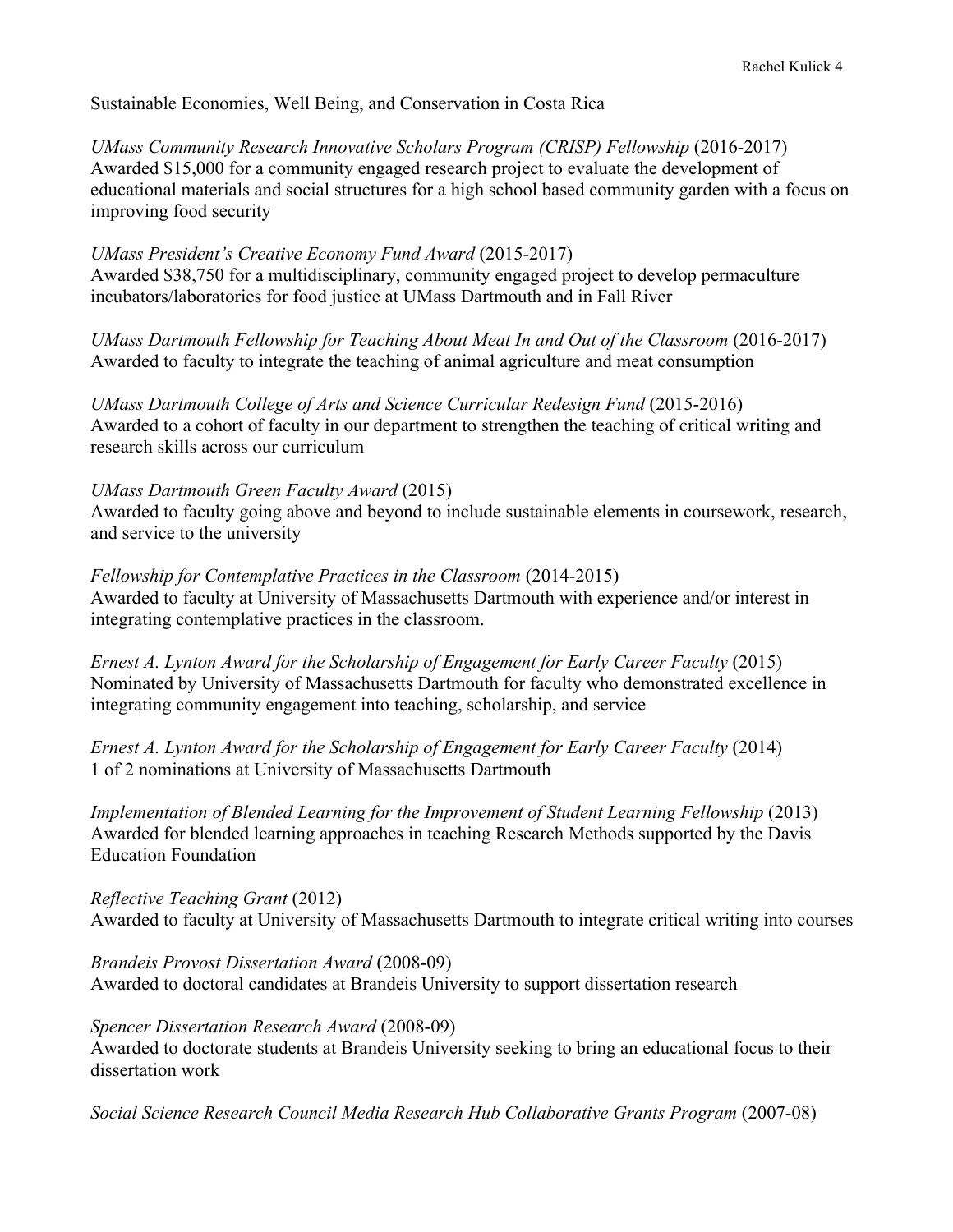Awarded 1 of 6 grants as co-principal investigator to conduct a urban media needs assessment with the Manhattan Neighborhood Network Association Youth Channel

#### *Spencer Fellowship Program* (2007-08)

Awarded to 4 doctoral candidates at Brandeis University to facilitate educational research with an interdisciplinary lens

### *Spencer Mini Grant Program* (2004-05)

Awarded to 5 doctorate students at Brandeis University to introduce an educational focus to disciplinary research

### *Carnegie Fellowship* (2005-06)

Awarded to work with Brandeis faculty and the Carnegie Foundation for the Advancement of Teaching on the development of digital case of applied research related to teaching and learning

## *Excellence in Teaching Award* (2003)

Awarded to teaching fellows at Brandeis University

## **CONFERENCE PRESENTATIONS**

"Bellbird Biological Corridor: Cultivating Connections between Conservation and Well Being" (2020) UMass Dartmouth Engaged Scholarship Symposium in Dartmouth, MA

"Bellbird Biological Corridor: Cultivating Sustainable Economies, Well Being, and Conservation in Costa Rica" (2019) Presentations to University Programs (Duke University, Mt. Holyoke, Goucher College, University of Western Colorado, University of Missouri, Glasgow Univeristy School of Design) at the Monteverde Institute, Costa Rica

"Participatory Approaches: Exposing, exploring, and addressing power asymmetries" (2017) 5th Action Research Network of the Americas (ARNA) Conference in Cartagena, Colombia

"More Time In the Kitchen, Less Time On the Streets: The Complex Terrain of Cultivating an Ethic of Care in Local Food Systems" (2017) Eastern Sociological Society Conference in Philadelphia, PA

"Urban High School-Based Community Garden Project" (2016) Presented at the Community Engagement and Research Symposium through the Center for Clinical and Translational Science at UMass Medical in Worcester, MA

"The Invisible Weight of Whiteness – Taking Into Account Privilege and Power Imbalances in Participatory Evaluation Processes" (2015) Presented at the American Evaluation Association Conference in Chicago, IL

"Strategic Planning vs. Monitoring and Evaluating: How to integrate participatory processes that support community based work?" (2014) Presented at the American Evaluation Association Conference, Denver CO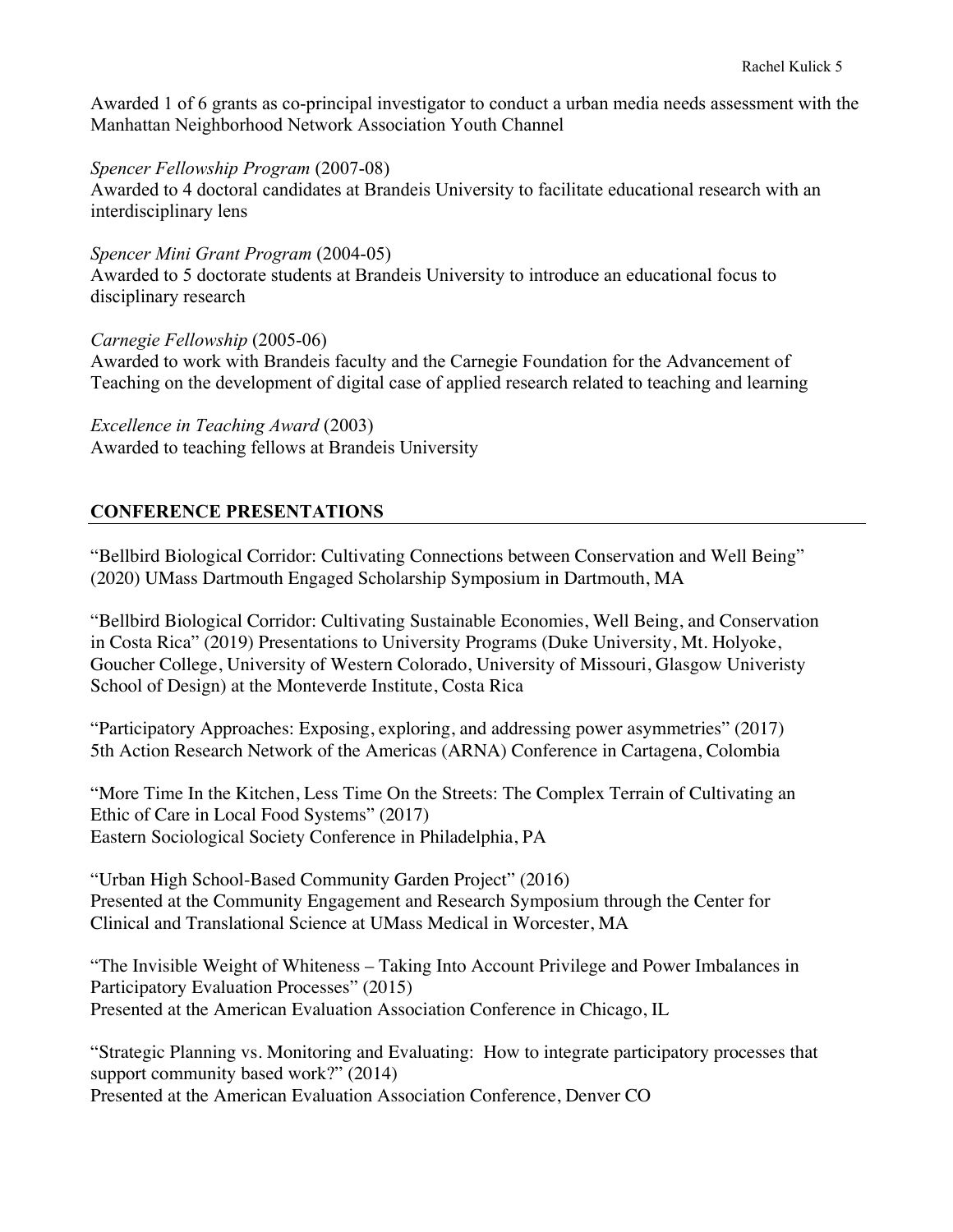"Theory of Action – What is it and how can it support community-driven work" (2013) Presented at the American Evaluation Association Conference, Washington DC

"Mapping Our Vision, Making It Happen" (2013) Co-presented at the Urban Planners Beyond Resilience – Just Metropolis Conference, NY NY

"Negotiating Difference in the Collective Production of Independent Youth Media: What do you see that I cannot" (2012) Presented at the American Association of Geographers Conference, NY NY

"Evaluating Movement Building and Social Change Work: When funder and grantee outcomes differ" (2011) Presented at the American Evaluation Association, Anaheim, CA

"Independent Youth Media: Strategic Dilemmas in Making Media Change"(2011) Presented at the International Visual Sociology Conference, Vancouver, Canada

"Youth Channel All-City: Mapping the Media Needs and Interests of Urban Youth" (2010) Presented at the Cultural Studies Association Conference, Berkeley, CA

"Youth Channel All-City: Building a Municipal Infrastructure for Media Education, Production, and Distribution" (2008) Presented at the Social Science Research Council Conference, Philadelphia, PA

"From Whose Vantage Point? Transnational Feminist Visual Methods" (2007) Presented at the ESS (Eastern Sociology Society) Conference, Philadelphia, PA

"Confronting Gendered Injustices Aesthetically: The Lure or Trap of Free Trade Zones" (2006) Presented at the TRANS: A Visual Culture Conference, University of Wisconsin, Madison

"ViewFinding: Youth Constructions of Gender Inside and Outside the Box" (2004) Presented at the International Visual Sociology Conference, San Francisco

"Current Methods for Collecting Race and Ethnicity Data in Partners' Institutions" (2002) Presented at Partners Quality Measurement Committee Meeting, Boston, MA

The Ballard House: Innovating An Old Method for Birthing – Visualizing Midwifery Practices (2000) Presented at the International Visual Sociology Association Conference, Portland, ME

## **OTHER PROFESSIONAL ACTIVITIES**

"Examining Power in the Field" (May, 2016) Co-facilitated interactive workshop for the MIT D-Lab (Development through Discovery, Design, and Dissemination) in Cambridge, MA

*Co-Founder,* Action Evaluation Collaborative AEC (2011-present)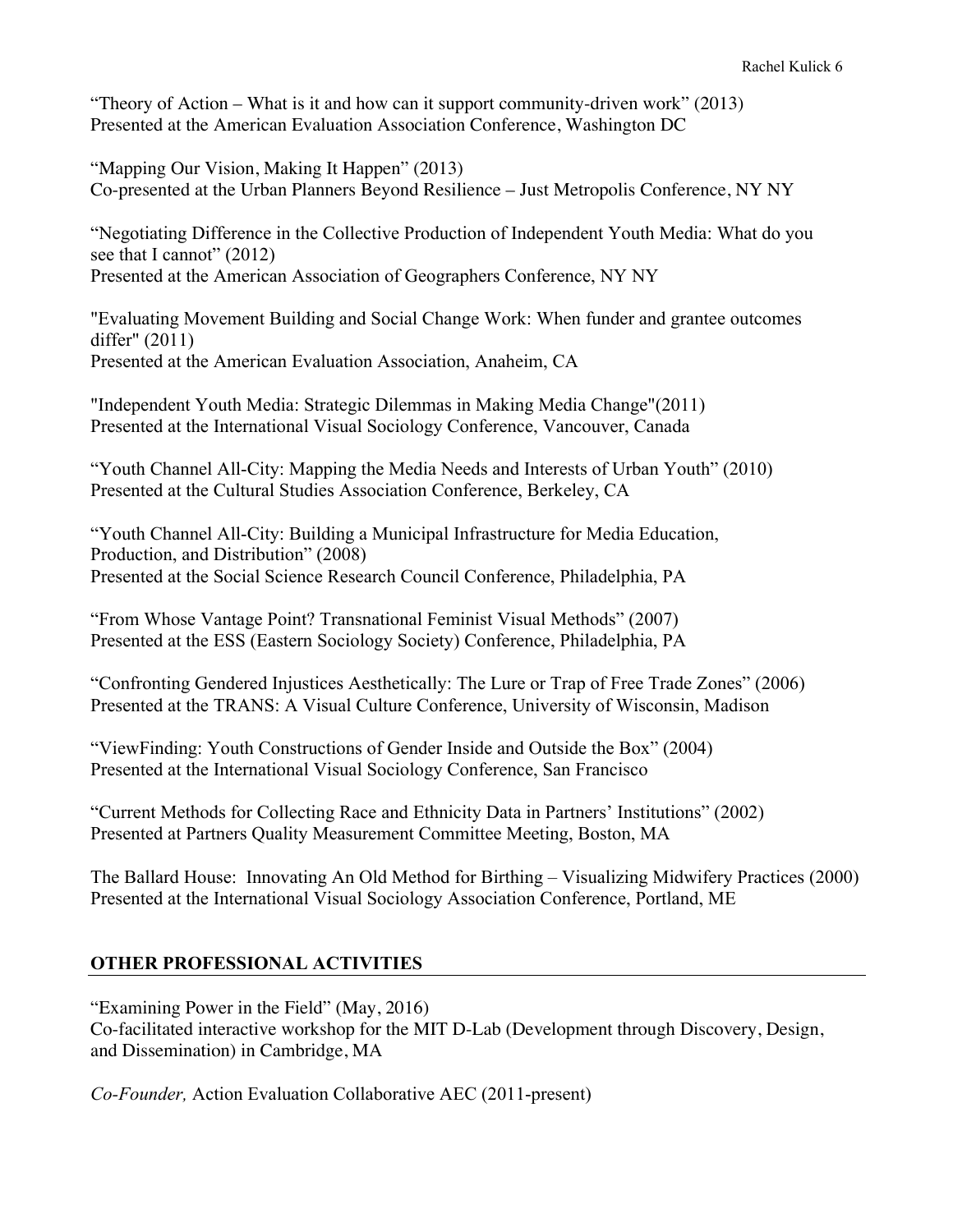Co-founded small collaborative of evaluators working on social justice and movement building oriented evaluations. The AEC website is: http://actionevaluation.org/

*Multimedia Research Fellow and Consultant*, Brandeis University, Mandel Center for Studies in Jewish Education, Waltham, MA (2005-2011) Created multimedia Web cases profiling elementary school teachers and a professor in teacher education.

*Research Associate*, Robert Wood Johnson (RWJ) Tobacco Policy Change Program, CUNY Research Center for Human Environments, NY, NY (2009-2011) Conducted a nationwide evaluation of 75 grantees (coalitions in disenfranchised communities) that participated in the Tobacco Policy Change Program

*Grantwriter,* Manhattan Neighborhood Network Youth Channel, NY, NY (2008-present) Identify funding opportunities and complete grant proposals and ongoing reports to increase resources for programming, staffing, and equipment at the Youth Channel.

*Research Consultant*, Center for International Media Action, Brooklyn, NY (2004-2009) Conducted a number of research projects with media and cultural activist groups on the networking possibilities and challenges; needs; and short term and long term goals of the media justice movement.

*Founder and Media Educator*, ViewFinding Teen Media Program, Southern Jamaica Plain Health Center, Boston, MA (2001-2005) Started the ViewFinding Media Program for urban youth to develop skills in media literacy, photography, video, and digital storytelling.

## **UNIVERSITY SERVICE**

Faculty Member, Chancellor's Advisory Committee on Carbon Reduction, 2020 – present

Faculty Member, Community Resilience Research Initiative, 2017 – present

Sustainability Studies Advisory Board, 2013-present

Search Committee Member, Hiring Committee for PTL instructor, Sustainability Studies, 2015

Urban Studies Advisory Board, 2016 – present

Faculty Advisor for the UMass Dartmouth Grows Garden Initiative, 2014 – present

Faculty Advisor for the UMass Dartmouth Hunger Initiative, 2014 – 2017

Faculty Advisor for Sociology/Anthropology Writing Internship, 2012 – present

Star Center Faculty Advisor for UMass Dartmouth College of Arts and Sciences, 2014 – present

Sociology/Anthropology Standards Committee – Member, 2016 – present